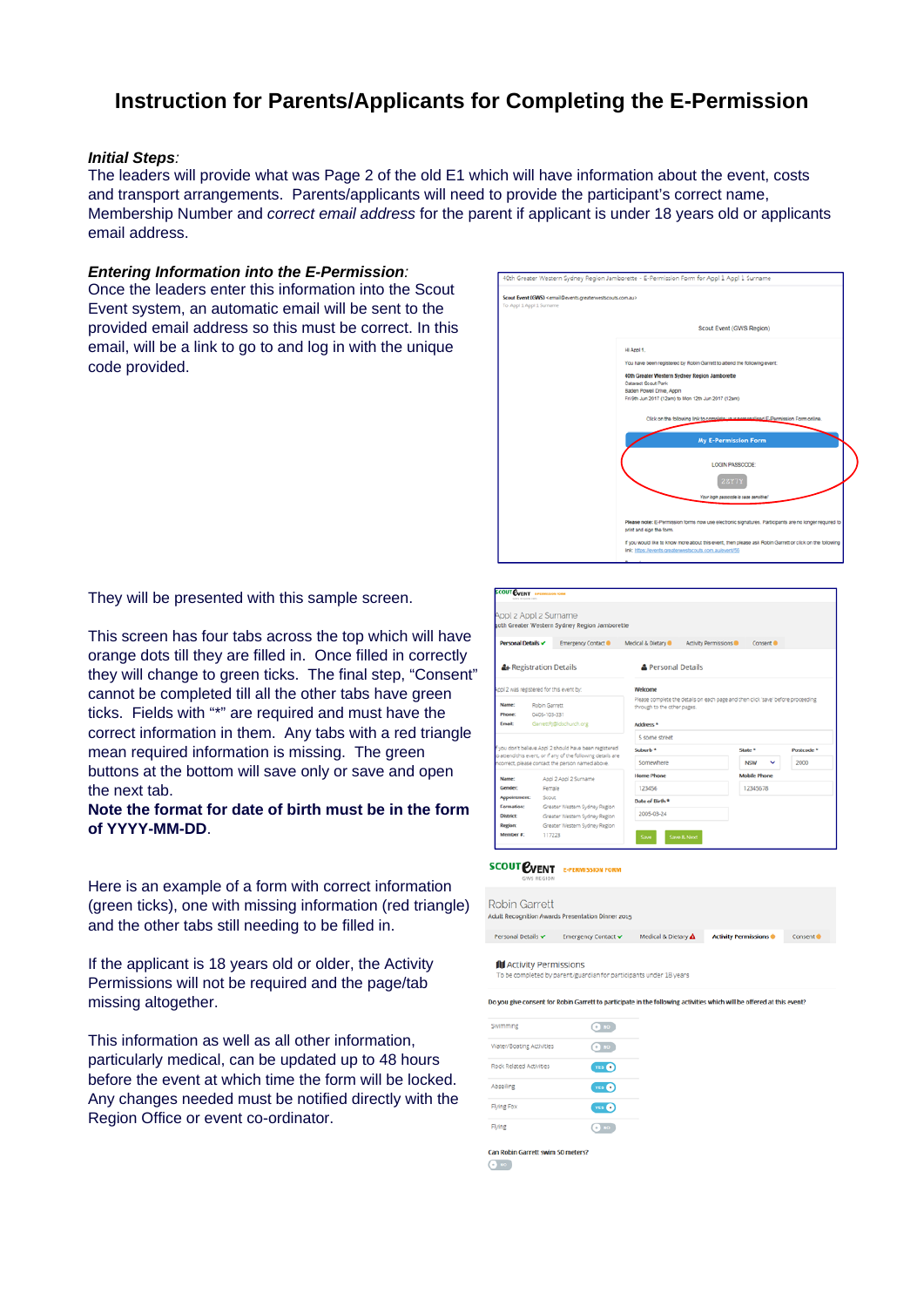This is the Consent page/tab which cannot be completed yet due to missing information in the other page.

| <b>SCOUT EVENT</b><br>E-PERMISSION FORM<br>CAVA, BY GALIN E BAP |                                                     |                     |                        |           |  |
|-----------------------------------------------------------------|-----------------------------------------------------|---------------------|------------------------|-----------|--|
| Appl 2 Appl 2 Surname                                           |                                                     |                     |                        |           |  |
|                                                                 | 40th Greater Western Sydney Region Jamborette       |                     |                        |           |  |
| Personal Details                                                | Emergency Contact ✔                                 | Medical & Dietary A | Activity Permissions v | Consent ® |  |
|                                                                 |                                                     |                     |                        |           |  |
| Please fix the following errors:                                |                                                     |                     |                        |           |  |
|                                                                 | 1. 'Medical & Dietary' page has not been completed. |                     |                        |           |  |
|                                                                 |                                                     |                     |                        |           |  |
|                                                                 |                                                     |                     |                        |           |  |

Once all the information has been correctly entered in and saved, the Consent page will show where you type your name (first and surname fields) as well as a graphic block for you to draw a signature using a mouse of finger (for touch screen devices). There is also a couple of tick boxes to indicate your agreeing to the E-Permission conditions and medical authority. Click those links to see more information.

Once done, click the "Save Form and Finalise" button to complete the E-Permission.

| <b>SCOUT EVENT ENTIRES ON TOWE</b>                                                                                                                               |                                                                                                                                                                                                                                                                                          |                      |                |  |  |
|------------------------------------------------------------------------------------------------------------------------------------------------------------------|------------------------------------------------------------------------------------------------------------------------------------------------------------------------------------------------------------------------------------------------------------------------------------------|----------------------|----------------|--|--|
| Appl 2 Appl 2 Surname<br>40th Greater Western Sydney Region Jamborette                                                                                           |                                                                                                                                                                                                                                                                                          |                      |                |  |  |
| Personal Details<br>Emergency Contact                                                                                                                            | Medical & Dietary                                                                                                                                                                                                                                                                        | Activity Permissions | <b>Consent</b> |  |  |
| <b>Consent</b>                                                                                                                                                   |                                                                                                                                                                                                                                                                                          | Electronic Signature |                |  |  |
| To be completed by ALL participants or<br>parent/guardian if under 18 years<br>I agree to the E-Permission Conditions<br>ы<br>7   agree to the Medical Authority | Simply draw your signature in the box below with your mouse (or finger if using a touch screen)<br><b>STON HEAD</b><br>Reset<br>M Swith                                                                                                                                                  |                      |                |  |  |
|                                                                                                                                                                  | Your Name<br>Smith<br>Mary<br>Please double check your details are correct before proceeding!<br>Once you click the below button, your completed E-Permission Form will be emailed to<br>(garrettri2118@vahoo.com) and Robin Garrett (GarrettRi@idschurch.org)<br>Save Form and Finalise |                      |                |  |  |

Once this is done the E-Permission tabs/pages will have green locks on them, your graphic signature, name and date 'signed' appearing.

At the bottom, you have a button to download a copy of the E-Permission as well as a button to unlock it in case you need to update anything such as medical information. You can do this up to 48 hours before the event. After this you will need to contact the GWS Region office or Event Co-ordinator.

You should then receive another email which will include the E-Permission form for your information.

| <b>SCOUT EVENT</b> LAUNISSION FORM                                                                                                                        |                      |                                |                                                                          |  |
|-----------------------------------------------------------------------------------------------------------------------------------------------------------|----------------------|--------------------------------|--------------------------------------------------------------------------|--|
| Appl 2 Appl 2 Surname<br>40th Greater Western Sydney Region Jamborette                                                                                    |                      |                                |                                                                          |  |
| Personal Details &<br><b>Emergency Contact &amp;</b>                                                                                                      | Medical & Dietary &  | <b>Activity Permissions</b>    | <b>Consent</b> <sup>®</sup>                                              |  |
| <b>Consent</b>                                                                                                                                            | Electronic Signature |                                |                                                                          |  |
| To be completed by ALL participants or<br>parent/guardian if under 18 years<br>I agree to the E-Permission Conditions<br>I agree to the Medical Authority |                      | M. Smoth.                      |                                                                          |  |
|                                                                                                                                                           |                      |                                | <b>Mary Smith</b><br>Electronically signed on Fri 24th Mar 2017 (8:22pm) |  |
|                                                                                                                                                           |                      | <b>Download Completed Form</b> | <b>Unlock Form</b>                                                       |  |

Remember to give the leaders the correct money, before the due date.